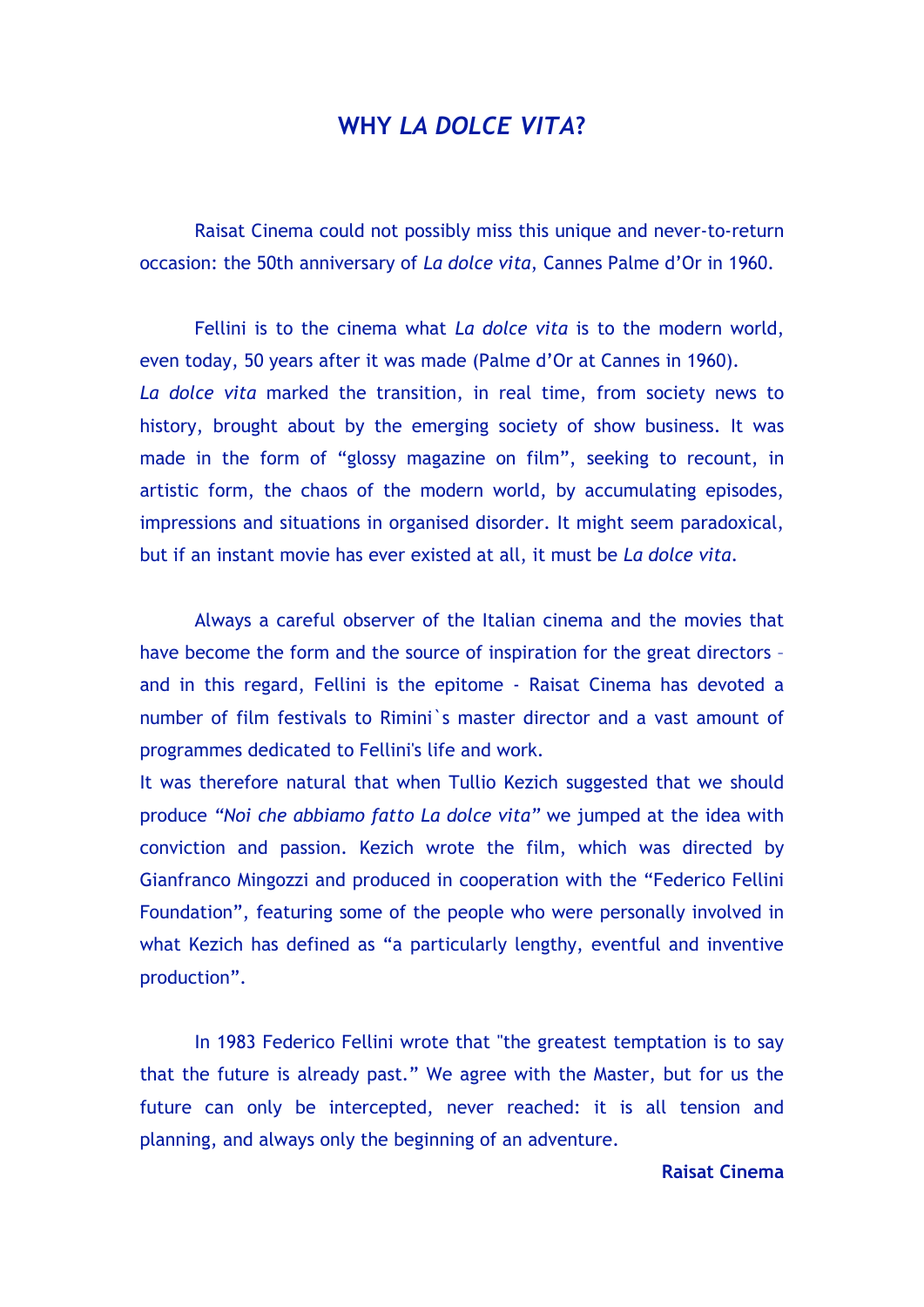## **KEZICH and FELLINI**

I am not writing about Tullio Kezich because he was a particular friend of mine. I only caught a glimpse of him at the occasional first night, or at the odd private screening. Nor because I would later become a colleague of his, writing reviews for the same daily newspaper – he for films and I for the theatre. And neither is it due to any special relationship with Raisat Cinema or the Locarno Festival, even though that is the only Film Festival I have been to with some regularity across the years. No. I am writing out of admiration for him.

An admiration that dates back a long way, when I made my début in journalism. In 1968 I began working as the theatre critic for "Paese Sera". At that time, the film critic for that no-nonsense newspaper was Callisto Cosulich, a man bursting with energy and eloquence, who did not think twice before speaking to the youngster that I was then. He was always ready to tell me and all of us in the showbusiness world about the episodes of his glorious youth in Trieste (such as the cineclub he set up on the ship). He also told me about his colleague and friend, Tullio, a man with a surname that ended like his own, a trifling detail, but something that eventually became a source of fascination to us. Cosulich–Kezich: these were the real film critics at that time, an inseparable and fantastic double act, already legends in their life-time (and still only around forty years of age).

I naturally began reading Kezich's pieces and, like everyone else, I discovered his real inventiveness, an inventiveness that would revolutionise the film critic's profession. Out went the lengthy, detailed critiques and reviews, and gone were the highfaluting cultural articles. In came the fourpage critique, 120 lines, and 8,000 characters. With films that was possible. Overnight, Kezich shortened everything. He had started to write short pieces, not the sketchy review-ettes they write today, which are a degeneration, a pathology, but short, concise, and pithy pieces: it was possible to say everything in a small space. As far as I remember no-one ever objected to them in the course of our conversations in the office or anywhere else. Instinctively, unconsciously, we all understood that that was the right thing to do.

Why? Not because cinema is a less noble art than the others. But it is bound up, more than the others, with contingent events. The fact that we still watch movies made half a century ago with the same pleasure that they gave us then in no way belies what I am saying. The cinema is bound up with contingent events in the sense that it seizes reality on-the-fly, off the street – that street that will no longer be there tomorrow, and also because within a few days it will be showing in your local cinema – and, if you, the filmgoer, fail to act at once, quickly, immediately, you will have missed that film, perhaps never to see it again. But there is also a third and final reason: so many films used to be made, and the critics had to review all of them, sometimes sharing their work with someone else. It seemed a gigantic enterprise. Brevity was obviously the solution to the problem.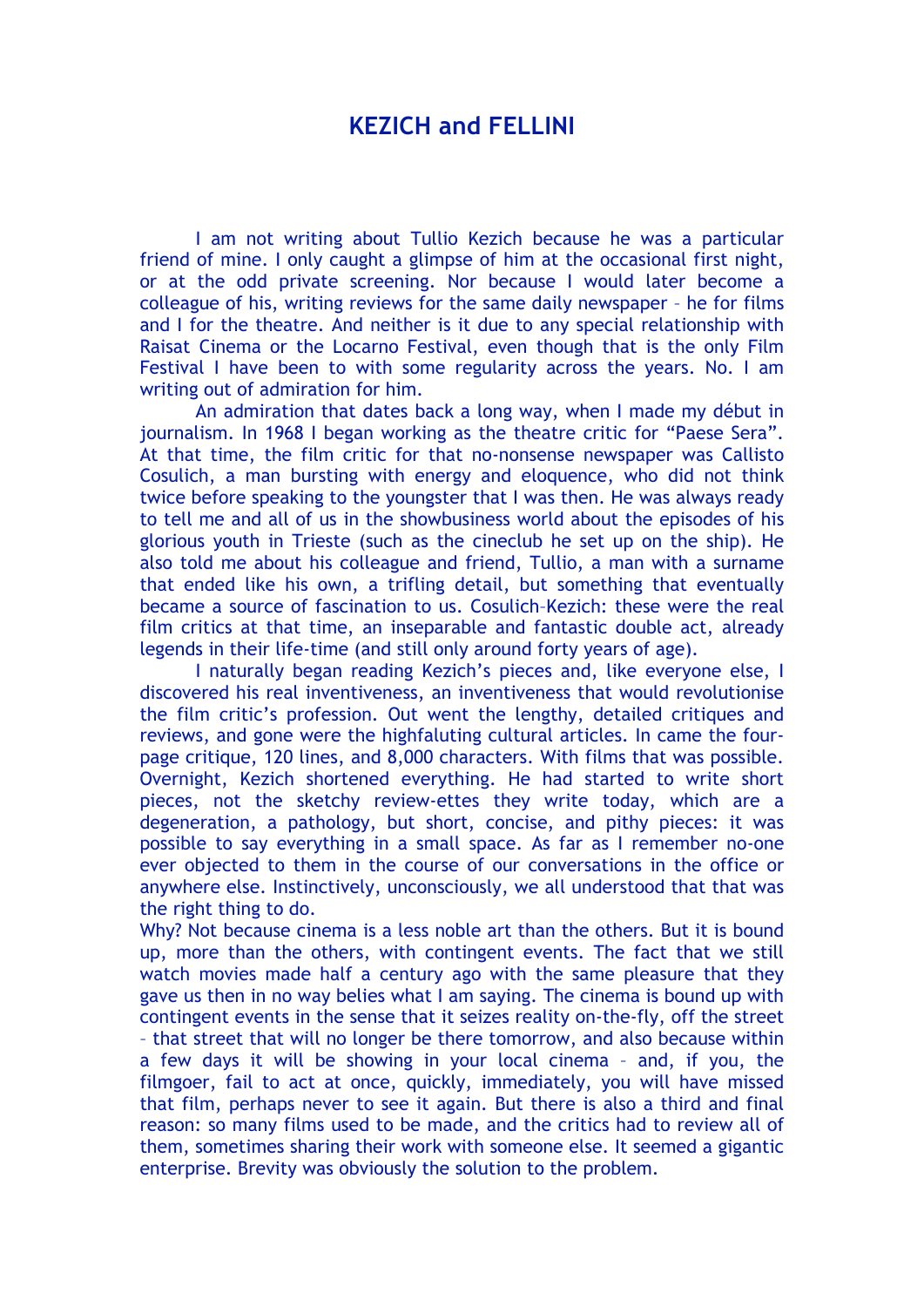It was not until many years later that I discovered what it was that gave me a kinship with Kezich. And that day has remained indelibly stamped on my memory ever since. It was in 1960. At three o'clock in the afternoon I was queueing up in front of the Fiamma cinema. I was quivering with excitement to see *"La Dolce Vita"*. I still have no idea why I, a 17-year-old, was standing there, all worked-up and full of expectation. It's almost beyond belief. I saw the film twice. That night, I swear, I couldn't close my eyes. Fellini's images tormented me, excited me, accompanying my long sleepless night, my insomnia.

That superb book, *"Noi che abbiamo fatto La dolce vita",* is now standing on my bookshelf with other no less prestigious works such as Lilian Ross's book on John Huston's "The Red Badge of Courage", or Gregor von Rezzori's on Louis Malle's "Viva Maria!" – not works of criticism, but diaries, log books, eyewitness accounts, moving stories. And in this superb work, Kezich put a question to Fellini, and Fellini's reply explained everything to me: Kezich asked him, "What would you most like to hear said about this film, and what would you least like to hear?" To which Fellini replied, "I would not like to hear people saying that I have tried to amaze, or to moralise, or that I am being too autobiographical, or was trying to discover new trails. I would not like to hear people saying that the film is pessimistic, despairing, satirical, grotesque. Or too long. For me, *La Dolce Vita* is a film which should leave people feeling happy, with a powerful urge to plan new things. A film that instils courage, in the sense that it helps to show reality in a new light, not allowing themselves to be deceived by myths, superstitions, ignorance, cheap culture or sentimentalism. I would like people to say that it is a sincere film".

And on the subject of sincerity, how can one fail to mention Kezich's other great undying passion? For him, the Fellini is cinema. The theatre is Svevo. Did Svevo write few plays? Are his plays never staged? The truth is that in the space of forty years Kezich has been careful never to neglect his other great Master: long-standing loyalty. From every point of view, his most important text (or rather his most outstanding enterprise) is his play based on "Zeno's Conscience". In that case, he had a double loyalty, including a respectful interpretation while remaining at all times close to the original, never looking the other way. With the theatre, even though each one of us remains in our respective places (I am not sure which), Kezich and I have come closer together.

At this very moment I am looking at a beautiful postcard which he sent to me in April this year. It is on "Beyond the Rocks" with the photograph of Gloria Swanson. And on the back is his kind invitation to view the DVD of a play staged by "La Contrada" of Trieste, a quasi-monologue (all true, yet all imagination) by the mother of Livia Veneziani, Svevo's wife.

Well, I think that this humorous, slightly teasing and indulgent (towards the excesses of her son-in-law) voice is the real, secret voice of Kezich himself. Through it, he looks at himself at arm's-length, for the sake of elegance, and sobriety. But the further he steps away from himself, the closer he approaches, once again, the voice of Svevo, his other love on which he has never reneged.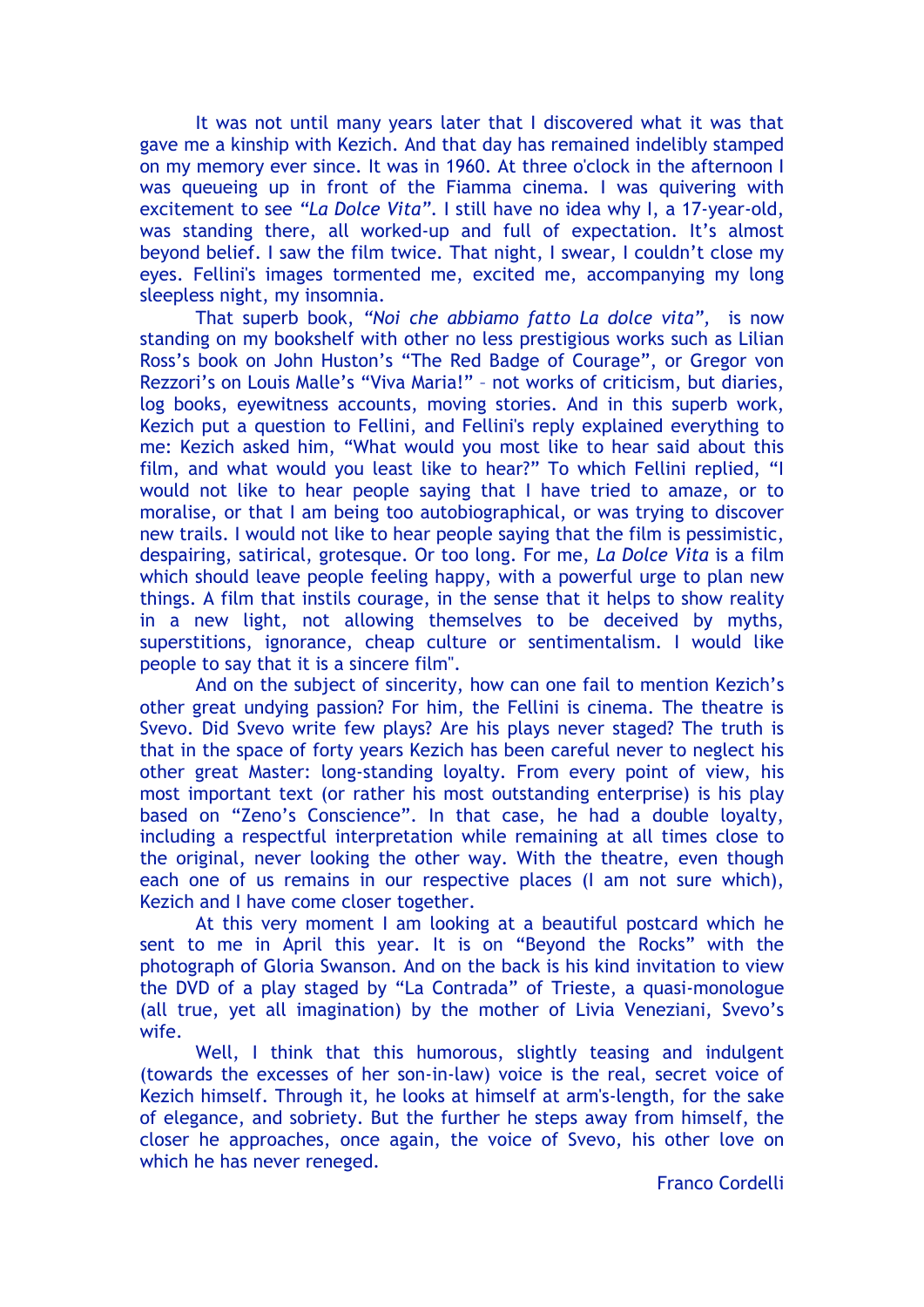## **NOI CHE ABBIAMO FATTO LA DOLCE VITA**

How can I describe Fellini as he was at just turned thirty-eight? I have told the story so often that I cannot find the right image: a diviner approaching water? a dog that has just sniffed out some truffles? a sprinter poised to dash? Just looking at him gave you the urge to jump on the ship about to set sail, under the command of a foolishly fearless captain.

We spent a couple of typical days, of the many that we were later to enjoy (or perhaps I should say squander?) together in a similar fashion. He was on the track of his film, but not just one path: there were ten, fifty, a hundred of them. And Federico was always ready to change direction, to turn back, and to hide away, while the rest of us felt like kids skipping school. Those who took part in *La Dolce Vita* will tell you that the atmosphere was one of doing sweet nothing, of gay abandon. And yet we worked on, if that is the right word, until we saw dawn breaking...

People knew little about how Fellini worked with his scriptwriters: Tullio Pinelli, Ennio Flaiano and Brunello Rondi. He would see them separately, and was anxious to avoid hurting their sensitivities. Particularly with Flaiano, who was by no means an easy man to get on with, he had a kind of conjugal relationship, tormented by moodiness and spite. Pinelli was, I think, the most diligent, the one who wrote the most, and while Brunelli scared Fellini with his learning, he was used as his "ghost writer" for interviews and articles in cultural journals.

Then there was the circle of his secret advisers, including Pier Paolo Pasolini who had been his guide during the filming of *Nights of Cabiria*. Nearly every night Federico took one or other of his chosen avisers in his car (in those days he enjoyed driving) to race along the mysterious Cassian Way or the seafront promenade at Ostia, which so closely resembled his own Rimini. And all the time they talked about the picture, so that even when discussing something else, in no time at all they always came back to the film. It was not just to check the script, but also to "take the pulse" of the work in progress. The Poet wanted to hear many opinions about all the possible alternatives before taking the final decision himself: and this gave rise to a kind of competition between the members of his 'inner circle', about which suggestions he would take up, and which he would not.

It was odd how all of us felt that we were the actors in the movie. But (and this is something I discovered later) this applied not only those of us involved in what we might call the culture brigade, but also the camera operators, electricians and extras. And for years afterwards, whenever our paths crossed, from Mastroianni to the least important manual worker on the set, we would always (and still do - those of us that have survived, that is) greet each other with a particular affection. Were we or were we not in Federico Fellini's *La Dolce Vita*?

From March to September 1959 we just gave ourselves over to seizing all the opportunities and stimuli, and to enjoyment and "the sweet life",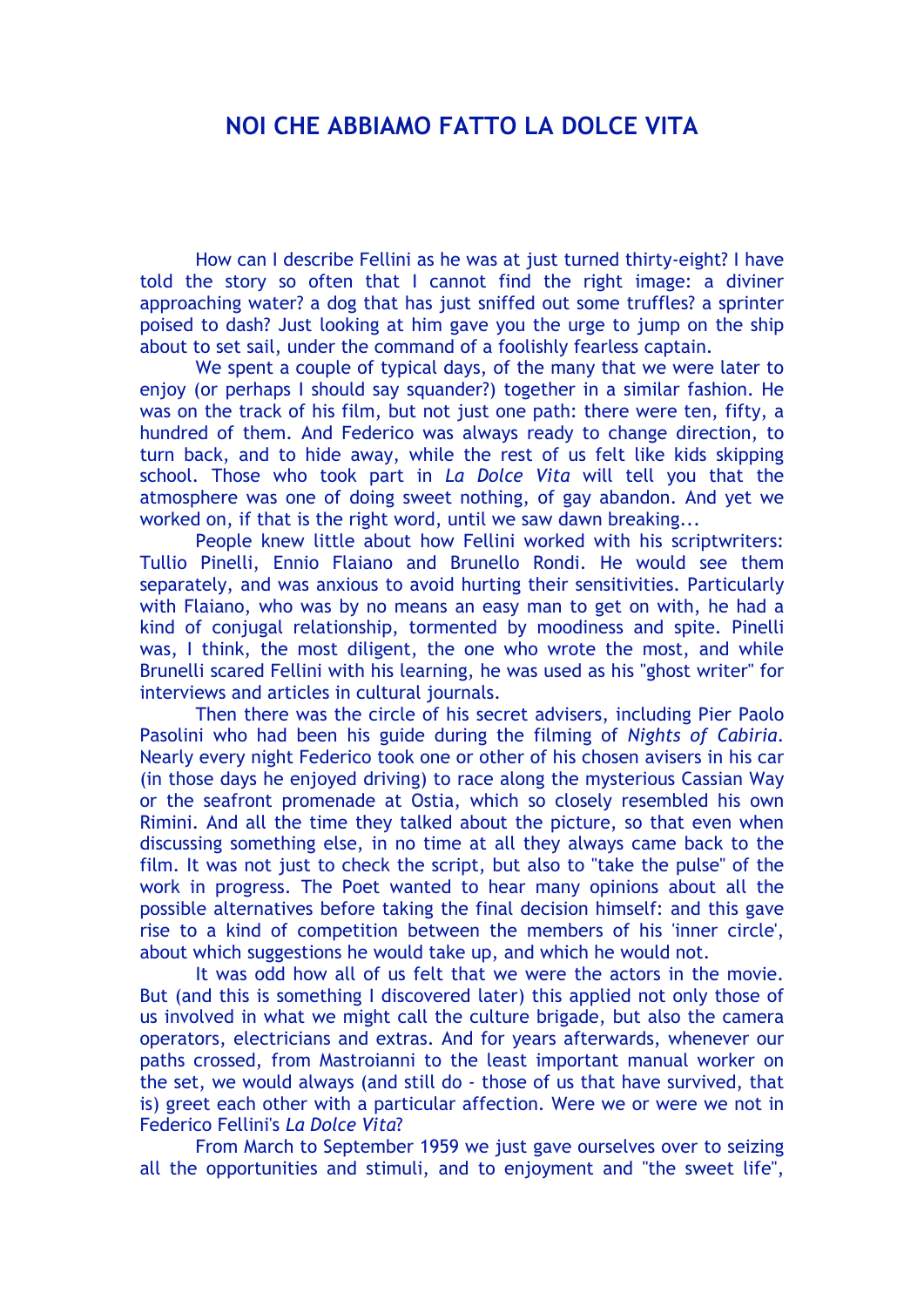structured into chapters, like so many films rolled into one, as the cinematographic giant fed on itself and grew, doubled, and expanded until it finally reached a running time of three hours. And yet there were a number of episodes that we had had to cut out: the picnic on the sea at Ischia, particularly dear to Angelo Rizzoli who eventually became the producer after a dozen others had turned the chance down; and then the mature Dolores, the lover of the reporter, Marcello, the part which Louise Rayner (of *The Good Earth* fame) had been preparing for to mark her return to the silver screen. We can only imagine how badly she took it when Fellini told her that he no longer needed her.

There was certainly no shortage of women in the film: the splendid Anita Ekberg, who entered history by plunging fully-clothed into the Fountain of Trevi; the fragile and wilful Anouk Aimée, the curvaceous Yvonne Furneaux, the sprightly little dancer Magali Noël... all of them flocking around Mastroianni all the time, who thoroughly enjoyed being the cock of the roost.

And he performed superbly, floating on the events of the film and of life, allowing himself to be borne along by the currents.

Minute by minute, decisions were taken on the spur of the moment, and humorous inventions were introduced which created the myth. Fellini would speed past the production convoy at dawn, and block the road and order "Turn back, I've changed my mind!"

Fellini would fall in love with some face or other on the set and invent a whole situation to serve that face. Fellini summoned Enrico Maria Salerno and Alain Cuny and asked the two actors to play out, separately, the whole part of Steiner, the intellectual who committed suicide, so that he could choose one of them in his own time.

"I wish this film would never end!" we all thought, and from time to time someone actually said so. And as summer began to wane, and with landing of the monster fish on the beach at Passo Oscuro, the shooting came to an end, and then began the other hard work of editing, dubbing and printing. Nino Rota tiptoed in, with his musical marvels, including the theme taken from *Mack the Knif*e, which turned into a national anthem.

And then – and this had to come about eventually – the film was ready, and became the property of everyone. It hit the world like a bombshell in February 1960, and the next day people realised that Italy would never be the same again. La Dolce Vita had certainly not changed it, but it had vividly heralded in that change: the signal of a decade of change that was to follow at break-neck speed.

On disembarking from the great Fellinian ship our heads were still spinning. And, looking back nostalgically to those bright and enlightening nights we braced ourselves to bore our grandchildren by telling them, "I was there..."

(from Tullio Kezich, *Noi che abbiamo fatto La dolce vita,* Sellerio Editore

Palermo)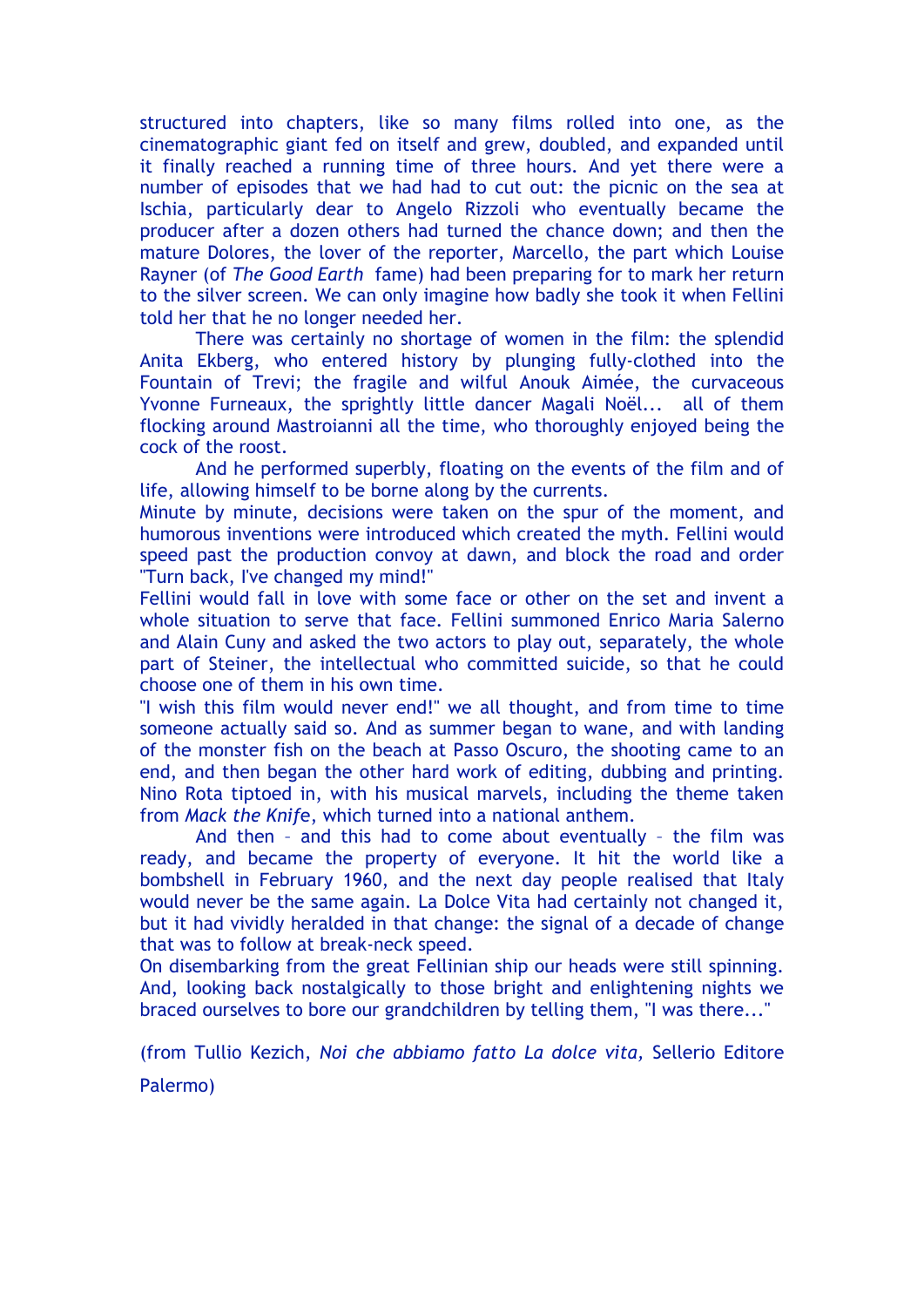### **SYNOPSIS**

It is the 50th anniversary of one of the most famous films of all times and the celebrations, to be inaugurated with a conference organised by the Fellini Foundation in Rimini in mid-November, will keep in step with the significant dates.

16 March 1959, filming began; September, filming ended, followed by the editing, printing and the first screenings of the director's cut at Cinecittà; February 1960, the première at the "Fiamma" in Rome and the "Capitol" in Milan, triggering scandal, enormous controversy in the newspapers and even Parliamentary questions.

May 1960: Palme d'Or at Cannes, awarded by the jury chaired by Georges Simenon.

This 50' production starts with the famous words of Mastroianni: "Having been part of *La dolce vita* was like having done military service together ".

It is directed by Gianfranco Mingozzi to a screenplay put together with Tullio Kezich: Mingozzi had been Fellini's assistant director, and in that capacity he clapped the first clapperboard at Cinecittà; Kezich followed progress of the production to write the daily diary which will appear once again in the bookshops shortly published by Sellerio. Vittorio Boarini, director of the Fellini Foundation, is the production consultant. One very interesting aspect is the use of the original "La dolce vita" print which Mingozzi has kept all these years, with notes and sketches by various people, including Fellini himself. Following the reminiscences of Mingozzi, as a member of the original troupe, and of Kezich, as a frequent visitor to the sets, interviews will be conducted with the other "dolcevitaists" who are still alive today, with specific excerpts of scenes and photographs from the movie. But only the leading and supporting actors and personalities involved – and no historians or critics or opinion-formers, who would have given the program different slant.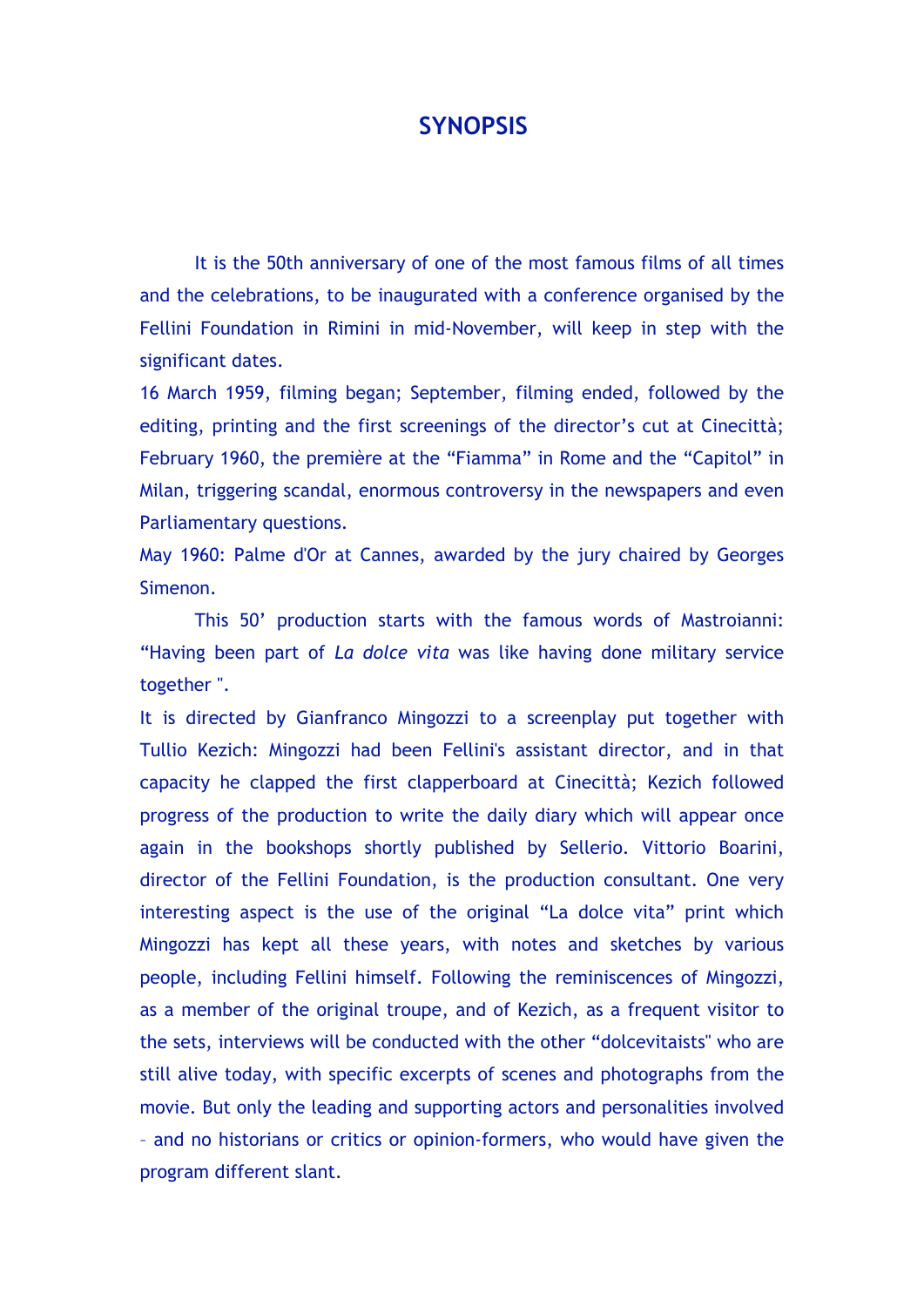The people invited to take part (and here we are just making a few random suggestions and if some are not available we will certainly be able to find others) are divided into various groups.

1) artistic co-workers: Tullio Pinelli (screenwriter, who has just happily celebrated his 100th birthday); Lucia Mirisola (assistant wardrobe mistress of the art director Piero Gherardi, Oscar for the costumes for the film); Paolo Nuzzi (assistant director); Arturo Zavattini (cameraman, brother-inlaw of the cameraman Otello Martelli); Lili Veenrnan (Italianised Dutch citizen, volunteer assistant). We are also thinking of going to London to interview the over 90-year-old charismatic Louise Rayner (if she is available and willing), the only diva who won two Oscars in a row, and was sought after and signed up for the movie, but was eventually not used by Fellini); and then to Los Angeles to interview Dino De Laurentiis, the would-be producer (and there were so many reasons, that he himself will explain, for not going ahead with it) who was replaced by Angelo Rizzoli.

2) the actors: Anita Ekberg; Anouk Aimée (from Paris); Yvonne Fourneaux (from the United States); Magali Noel (from Paris); Adriano Celentano (who danced at Caracalla); Giulio Paradisi and Enzo Doria (the two remaining *paparazzi*, the first now a fim director, and the second a producer), John Francis Lane (a British journalist playing himself at Anita's press conference), the film director Giulio Questi (playing the part of an aristocrat in the scene at Bassano di Sutri), Jacques Sernas, Umberto Orsini and Riccardo Garrone (partygoers in the orgies scene); Valeria Ciangottini (the little girl at the end at Passo Oscuro).

The whole point about making *"Noi che abbiamo fatto La dolce vita"* is to reconstruct as faithfully as possible the special atmosphere which, according to everyone who took part in it, dominated what was a particularly long, painstaking, eventful and inventive production, with a 40 year-old Fellini at the peak of his energetic exuberance and expressive genius.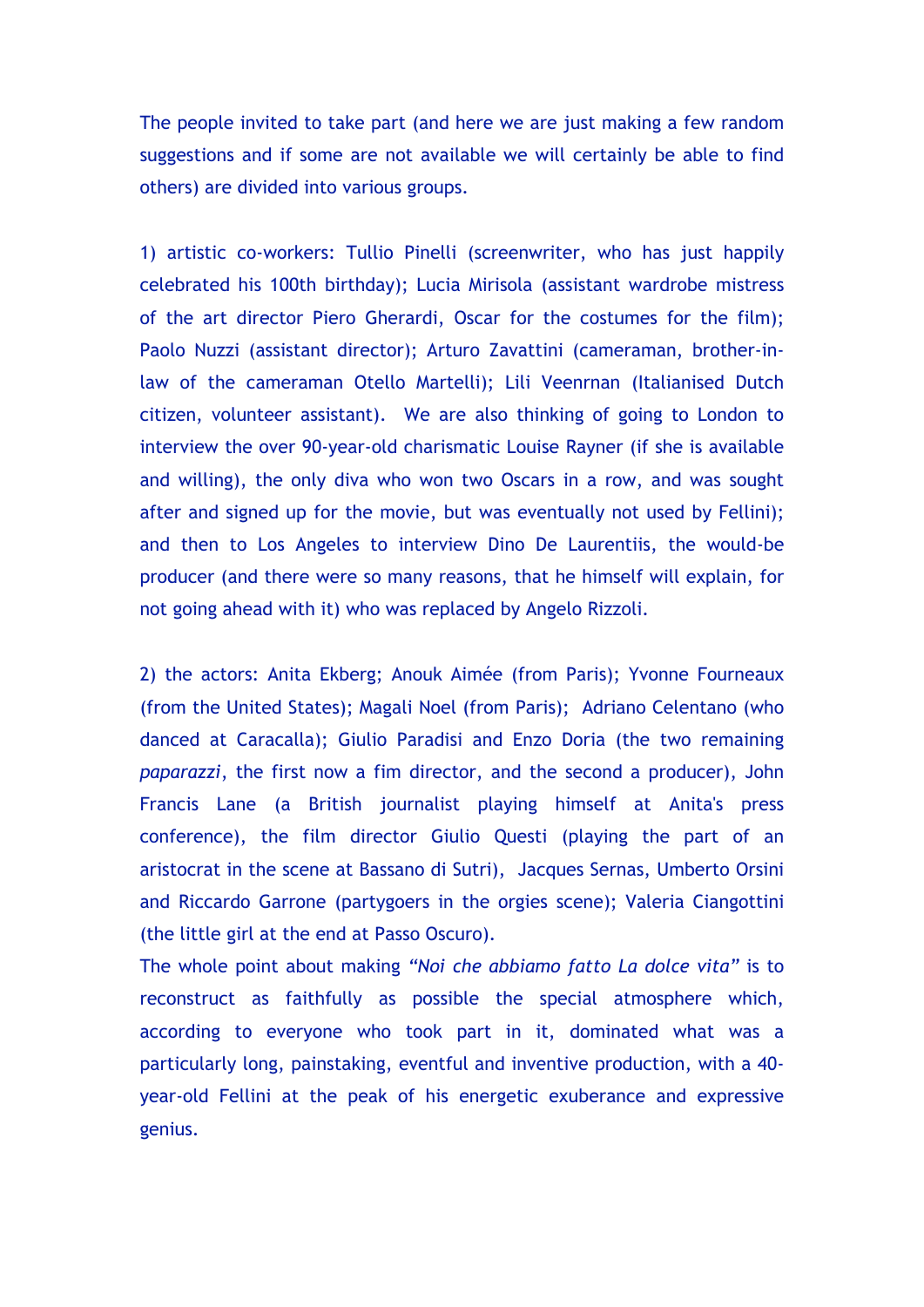3) Gianfranco Mingozzi volunteered to work as assistant director, and was engaged in 1959 by Federico Fellini to operate the first clapperboard for "La dolce vita"; he uses the same technique to introduce this video he has directed, based on an original idea by Tullio Kezich, /Noi che abbiamo fatto La dolce vita /('Those of us who made La Dolce Vita'). This RaiSat and the Rimini-based Fellini Foundation production tells the story of twenty veterans who worked on that historic production. Magali Noel and Yvonne Furneaux are interviewed, and several recorded interviews are taken from the archives.

Two celebrities who missed the chance of being involved in the film are also interviewed: Dino De Laurentiis in Hollywood, and the distinguished actress, Luise Rainer (now 99) in London, in a unique document. Half a century later they still regret their reluctance to take part in the film, while the others express their realisation of having played a part in a never-to-be-forgotten event.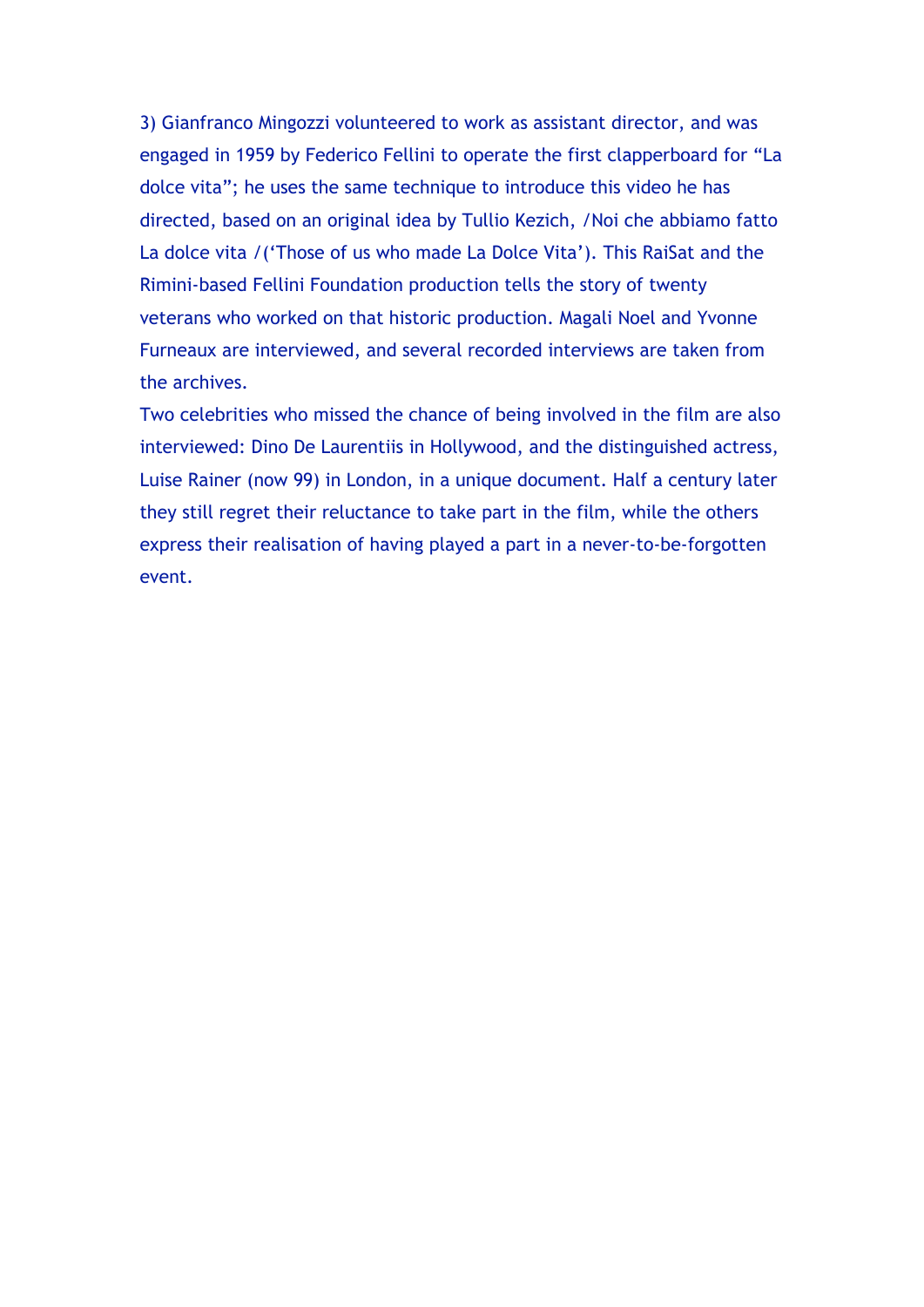# **CREDITS**

| Title:                                    | NOI CHE ABBIAMO FATTO LA DOLCE VITA |
|-------------------------------------------|-------------------------------------|
| Written by:                               | <b>Tullio Kezich</b>                |
| Director:                                 | Gianfranco Mingozzi                 |
| Editor:                                   | Mascia Calamandrei                  |
| A project by:                             | "Fondazione Federico Fellini"       |
| Consultant:                               | <b>Vittorio Boarini</b>             |
| RaiSat Executive Producer: Barbara Cuozzo |                                     |
| Producer:                                 | <b>Cesare Landricina</b>            |
| <b>Executive production:</b>              | Media Land S.r.l., Rome             |

# A RaiSat - Fondazione Federico Fellini Production

| Camera              | DV CAM                                 |
|---------------------|----------------------------------------|
| <b>Master</b>       | Beta DV DVD Pal                        |
| <b>Running time</b> | 85'                                    |
| <b>Excerpts</b>     | 15" from "La dolce vita" by F. Fellini |
| <b>Excerpts</b>     | 5/7' from Teche Rai                    |

Media Land Srl Vicolo di S.Agata 15/100153 – Roma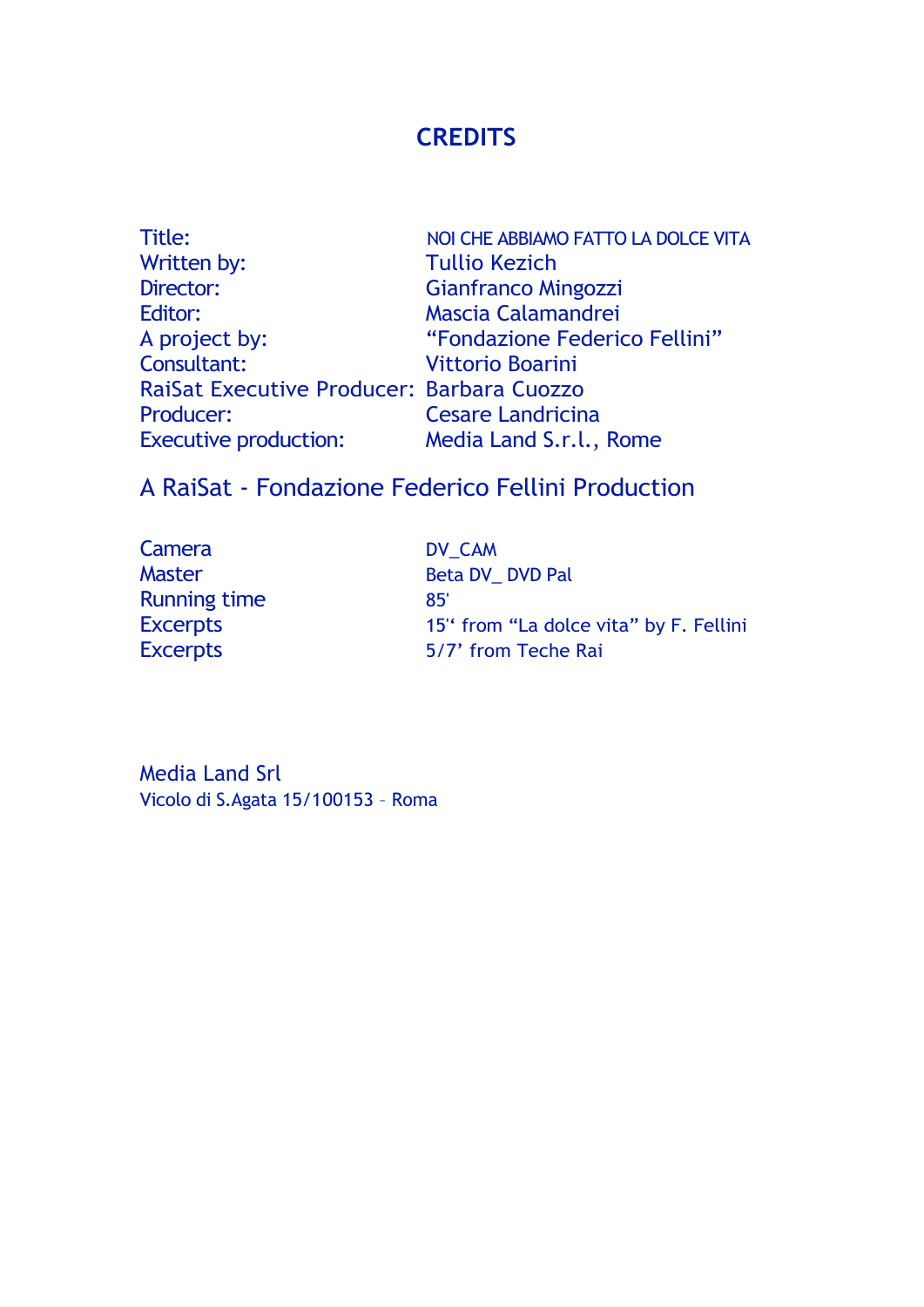### **STATEMENT BY THE DIRECTOR**

"Dear Federico, I do not want to list everything that I have learned from you (and I'm not saying this to cheer up an adieu which, believe me, is painful, especially to me) but at least please allow me to say this: you were a Master, a great Master, in spite of yourself. 'What do you mean, by in spite of myself?' I seem to you say.

Can you teach FANTASY or IMAGINATION? Certainly not, but one can certainly learn that (your) imagination can be applied to an implacable method for the benefit of a story or a character. Can LIGHTNESS OF TOUCH AND THE DESIRE TO WORK be taught? On a set in apparent chaos I saw you moving around at all times but never losing your concentration, your humanity, your sense of humour, like an inspired choreographer touching and urging on sceptical technicians and turning them into wonderful dancers in a show within the show. Can BREATHING LIFE into callow actors, with faces of marble, be taught? You have the skill to transform inert bodies, not trying to adapt them to some pre-existing script but – and this is where your unique brilliance lies – adapting yourself to their limitations, so that they can then become part of a new project (as if it were a game) that you recreate on the spot, inventing it. You taught me - and this is the truth– PATIENCE: to find the right people, faces and backgrounds, never being content with the easiest and most obvious solutions. You taught me THE ABILITY TO BE STEADFAST, hour after hour, withstanding the adversities caused by a difficult and extenuating shooting sessions. You taught me STUBBORNNESS, in doggedly following through an idea, an insight, a glimpse of a vast and rich world (your own) into which, alas, it was impossible or difficult to penetrate. But above all, by giving me your trust and your affection, you gave me the STRENGTH TO BELIEVE in myself.

Others, I say to you with LEVITY - which I have also learned from you - thank you.

 $G^{\prime}$ 

And thanks to all of you who have had the patience to listen to me.

#### **Gianfranco Mingozzi**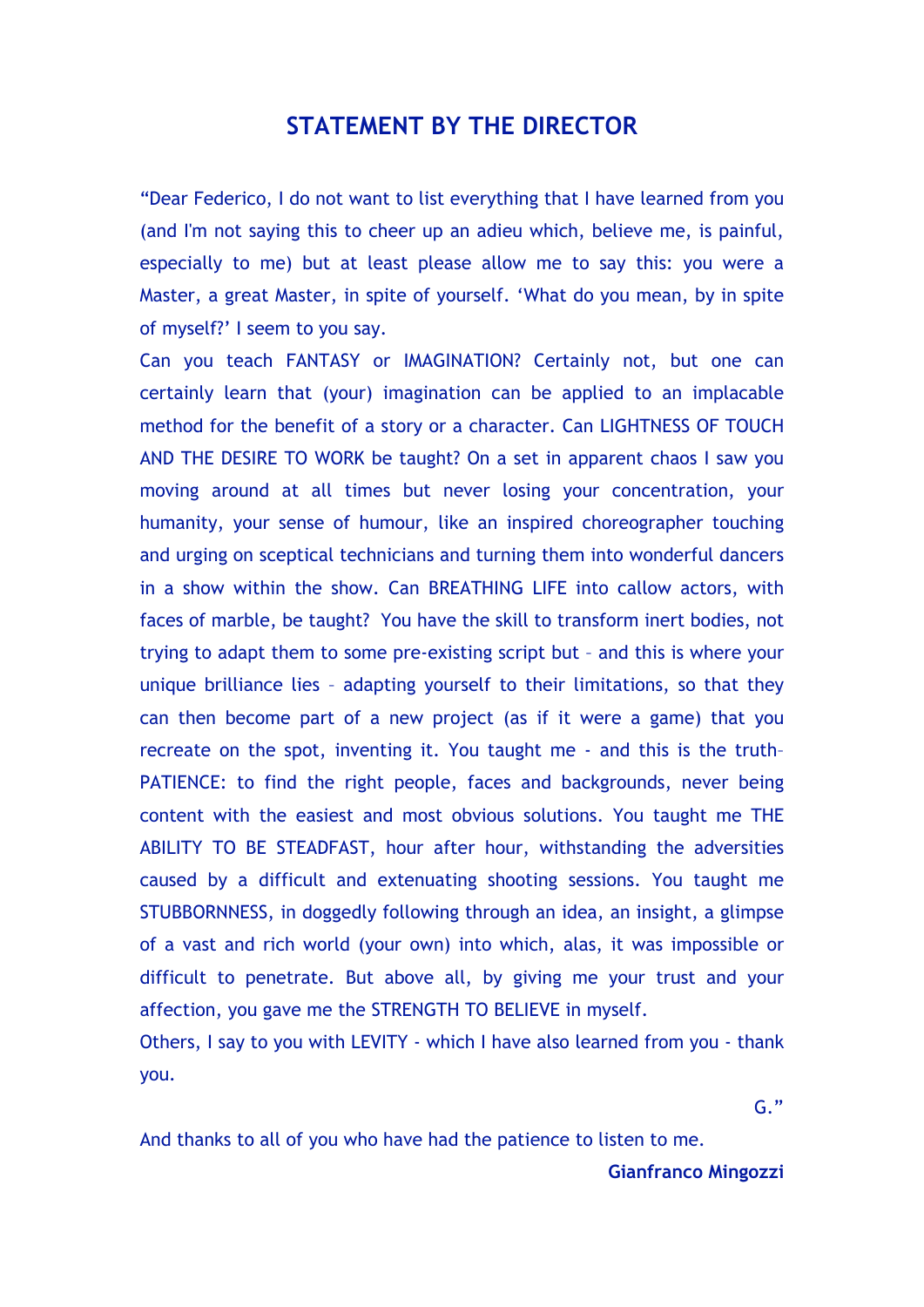#### **BIOGRAPHY and FILMOGRAPHY**  of **Gianfranco Mingozzi**

Gianfranco Mingozzi was born in Bologna, from where he graduated in Law. He attended the Film Director's course at the C.S.C. (Centro Sperimentale di Cinematografia) in Rome, and was Federico Fellini's assistant director (La Dolce Vita/ Boccaccio 70).

In I964, in Canada, he spent a long period working at the National Film Board of Canada (N.F.B.).

Screenplay writer and film director, documentary-maker and investigative TV programme maker.

He made his debut with the documentary LA TARANTA (First Prize at the Festival dei Popoli - Florence 1962)

#### **OTHER DOCUMENTARIES**

Note su una minoranza ( 16mm – 58'- 1964) - Premio Este `64 Li mali mestieri (35mm – 10'- 1964) - Cannes Film Festival `64 Con il cuore fermo Sicilia (35mm – 30'- 1965) - Leone d'Oro, Venice Film Festival `65 - Nastro d'argento `65 - nominated for an Oscar `65 Antonioni, storia di un autore (16mm – 55'- 1966) - Premio

Bergamo `66 Maria Denis, la fidanzata d'Italia (video-85'-2004) Festival dei Popoli – Florence

Nino Vingelli, io sono il comico (video- 46'- 2005) "Il cinema ritrovato" Film Festival

Vento Antico (Video 20') 2007, Corecom Lazio Film Festival: "Lazio, terre, gente e miti"

Giorgio/Giorgia, a story about transsexualism through the life of a diva (54' 2008)

#### **FILMS**

**Trio** (35mm - I967) with Marisa Galvan, Walter Vezza, Mariella Zanetti, Semaine de la critique (Cannes `67) - Premio CICAE at the Pesaro Film Festival `67

**Sequestro di persona** (35mm - I968) with Franco Nero, Charlotte Rampling , Karlovi Vari Festival `68 - Noce d'oro Italian Critics' Prize `68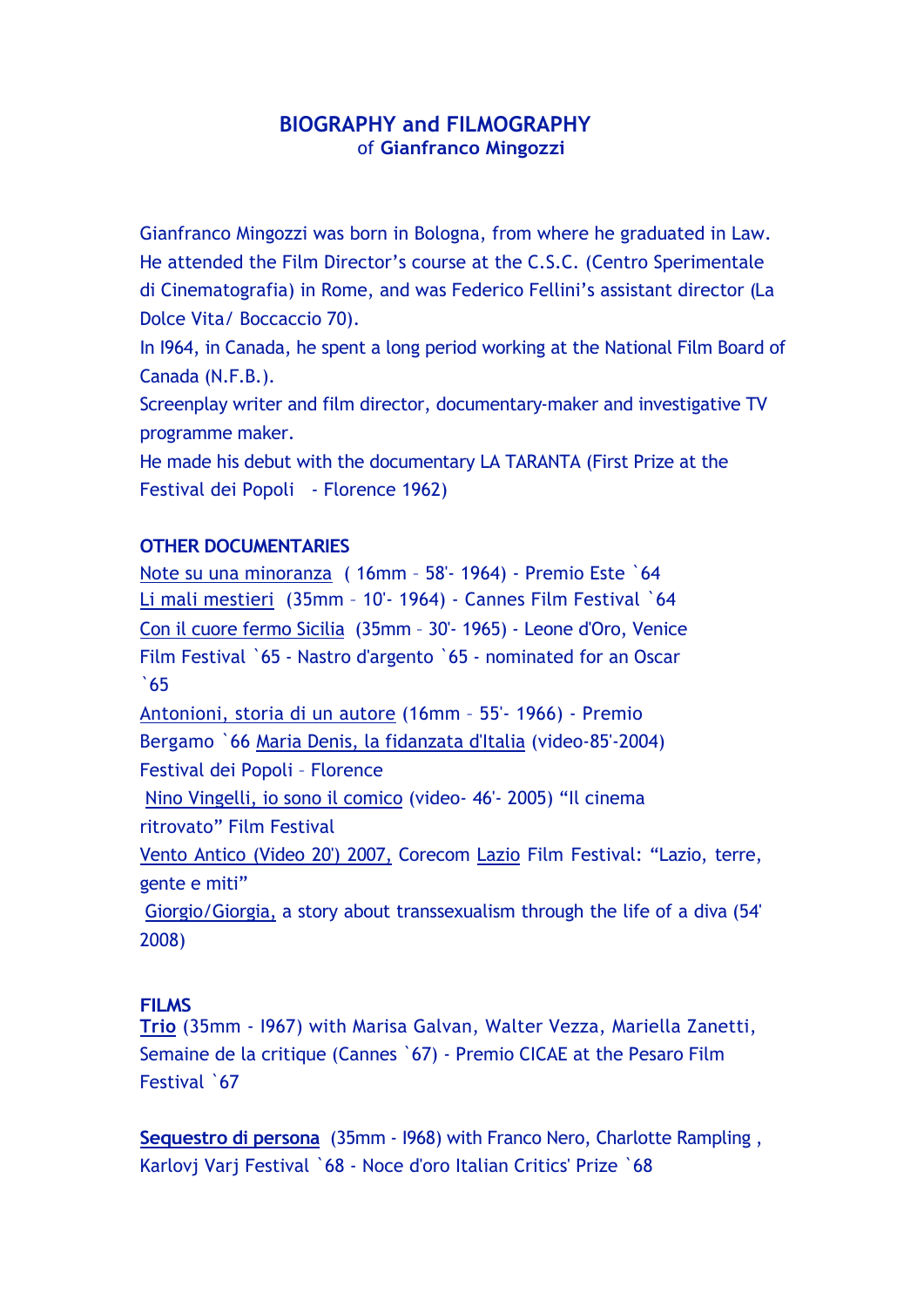**Morire a Roma** (La vita in gioco) (35mm - I973) with Mimsy Farmer,Giulio Brogi, William Berger - Quinzaine des réalisateurs (Cannes Film Festival `73)

**Flavia, la monaca musulmana** (35mm -1974) with Florinda Bolkan, Claudio Cassinelli, Anthony Corlan. . Mention for the colour photography at the Barcelona Film Festival `74

**Gli ultimi tre giorni** (35mm - 1977) with Lina Sastri, Claudio Cassinelli, Franco Lotterio, Locarno, Taormina, Chicago, Melbourne, San Francisco Film Festivals `77

**La vela incantata** (35mm - I982) with Massimo Ranieri, Lina Sastri, Paolo Ricci Monica Guerritore, William Berger Valencia Film Festival, Prize for the Best Director `82 - First Prize at the Prades Incontri Internazionali `83 – Cannes Quinzaine des réalisateurs `82 – Avignon, Vienna, Seville, San Francisco, Los Angeles, Moscow Film Festivals

**L'iniziazione** (35mm - I986) from the novel by Guillaume Apollinaire, with Fabrice Josso, Claudine Auger, Marina Vlady, Serena Grandi

**Le lunghe ombre** (35mm 1987) with Lina Sastri, Leonardo Ferrantini, Antonio Degli Schiavi Premio Italia – Valencia Film Festival '87 – San Francisco Film Festival `87

**Il frullo del passero** (35mm -I988) with Philippe Noiret, Ornella Muti, Nicola Farron Istanbul, Madras, and Cairo Film Festivals '89

**L'appassionata** (35mm – 1989) with Piera Degli Esposti,Nicola Farron Gran Premio at the Villerupt Film Festival `89 – Prize for the best leading actress at the Valencia Film Festival `89

**Tobia al caffè** (35mm –2000) with Roberto Citran, Nicola Russo, Candice Hugo Taormina, Cairo, Tashkent, Sana'a, Beijing Film Festivals

**TELEVISION PRODUCTIONS**  Pantere nere (16mm - 1970) - on the American Black Panthers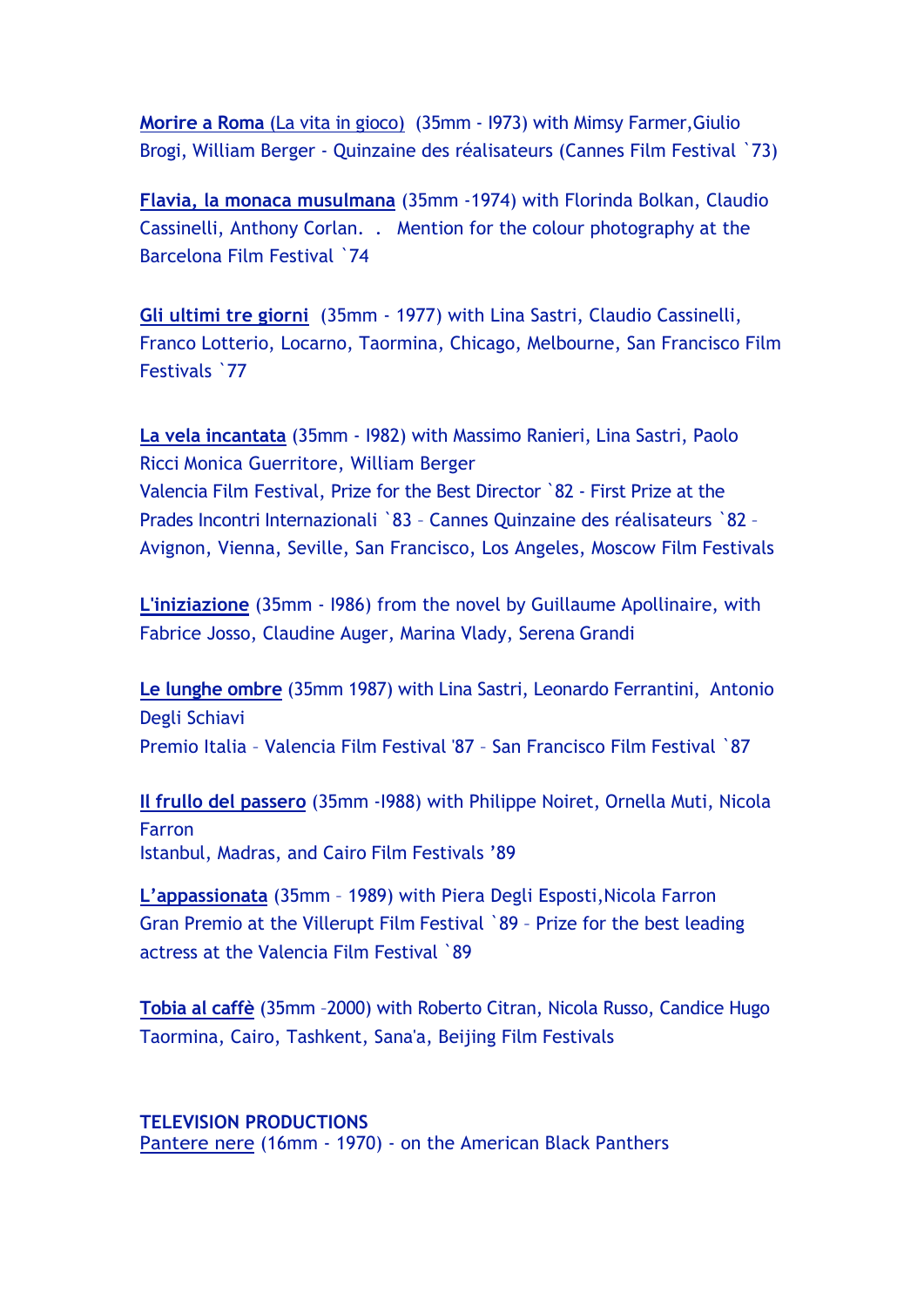C'è musica e musica (16mm - 1970-72) - 12 one-hour episodes in cooperation with the composer Luciano Berio

Sud e magia: in memory of Ernesto De Martino (16mm - 1980) - 4 one-hour episodes

Il treno per Istanbul (35mm - 1980) from the novel by Graham Greene with Mimsy Farmer, William Berger, Alfredo Pea, Lea Padovani, Mirella D'Angelo television film in four episodes

L'ultima diva: Francesca Bertini (16mm-1982) portrait of the actress in 3 one-hour episodes

Sulla terra del rimorso (16mm-1983) one-hour film on the birth and death of Tarantismo Special Mention - Festival dei Popoli, Florence 1982

Storie di cinema e di emigranti (16mm - 1985) – Italy's presence in the American cinema in 7 one-hour episodes

La terra dell'uomo (16mm-1988) - tre puntate di un'ora sulla Sicilia di Danilo Dolci's Sicily in 3 one-hour instalments

La vita che ti diedi (Video - 1991) from the play by L. Pirandello, with Piera Degli Esposti

Vento di mare (35mm - 1993) - television film in two 100-minute episodes with Gianni Garofalo, Ilaria Borrelli, Jean Hebert, Giulia Fossà, Daniel Ciotti Sommer

Stabat mater (Video - 1996) from the play by A. Tarantino, with Piera Degli Esposti

Cuore mio (Video -1998), from the show by, and starring, Lina Sastri

Maria Denis, la fidanzata d'Italia (Video – 84' - 2004) on the diva of the 30s and 40s

Io sono il comico: Nino Vingelli (Video – 45'– 2005) on the famous Neapolitan actor